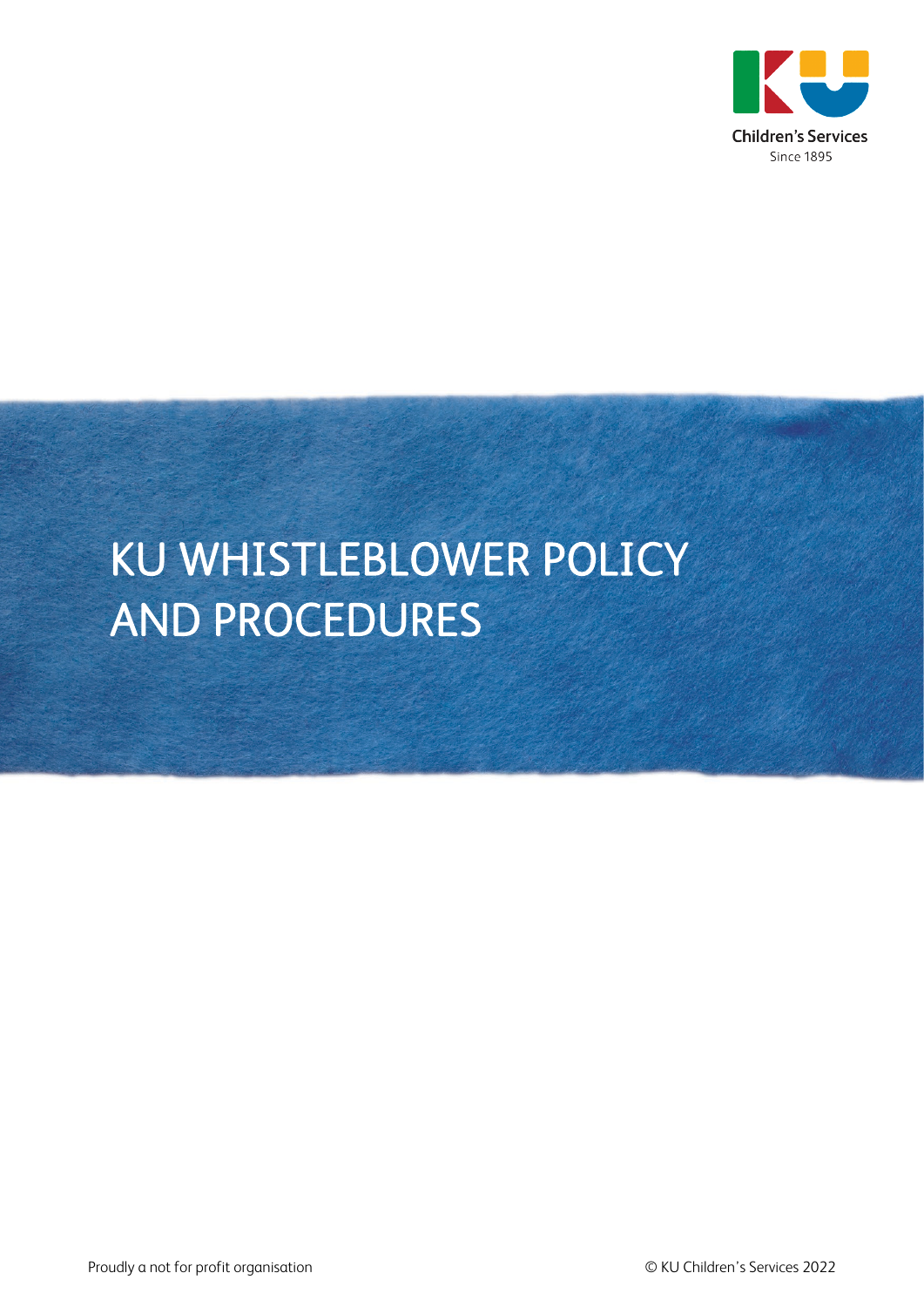# POLICIES AND PROCEDURES **KU WHISTLEBLOWER POLICY AND PROCEDURES**

### **COMMITMENT STATEMENT**

KU Children's Services is committed to ensuring best practice in responding to all forms of complaints in respect of its services. KU Children's Services has a *KU Complaints Management Framework* which contains policies relevant to the management of general grievances and complaints. As part of the *KU Complaints Management Framework*, there is a dedicated commitment to providing the protections, as required by law, for the most serious complaints of wrongdoing that are whistleblower complaints. For this purpose, the following *KU Whistleblower Policy and Procedures* have been incorporated into the framework.

### **1. POLICY OVERVIEW**

This policy applies to KU Children's Services (KU).

The following values underpin the work of KU:

- Childhood
- **Integrity and Relationships**
- **Leadership**
- **Innovation**
- **Sustainability**
- **Diversity and Inclusion**

KU will not tolerate serious wrongdoing by personnel engaged to deliver its services. KU recognises that to detect and prevent serious wrongdoing, there must be a mechanism whereby employees can report their concerns freely and without fear of reprisal, victimisation or intimidation, dismissal, demotion, suspension, and other forms of discrimination for raising allegations, even if the allegations prove to be incorrect or unsubstantiated. Such mechanisms are established within this document.

The relevant definitions are contained at section 11 of this document.

### **2. PURPOSE**

The purpose of the policy is to ensure individuals who disclose serious wrongdoing under this policy in relation to the conduct of staff and others, who are engaged by KU Children's Services (KU) to deliver services, can do so safely and with confidence that they will be protected and supported to the best of KU's capacity.

The policy:

- 1. Establishes a reporting system to receive reports of serious wrongdoing as defined under this policy.
- 2. Clarifies what constitutes a matter that may be reported under this policy.
- 3. Sets out the protections of persons making a report under this policy so they may do so without fear of reprisal, dismissal or discriminatory treatment.
- 4. Clarifies how the *KU Whistleblower Policy and Procedures* intersects with other organisational policies and procedures.
- 5. Establishes procedures that enable a process for independent assessment and investigation of relevant whistleblower disclosures, and effective resolution of the issue identified.

The policy is designed to complement standard communication channels between managers/supervisors and staff about managing ordinary internal complaints. Staff are encouraged to raise workplace matters of concern at any time with their supervisors in accordance with the *KU Complaints Management Framework*. This policy is only to be used for what constitutes an "eligible disclosure" by a an "eligible whistleblower".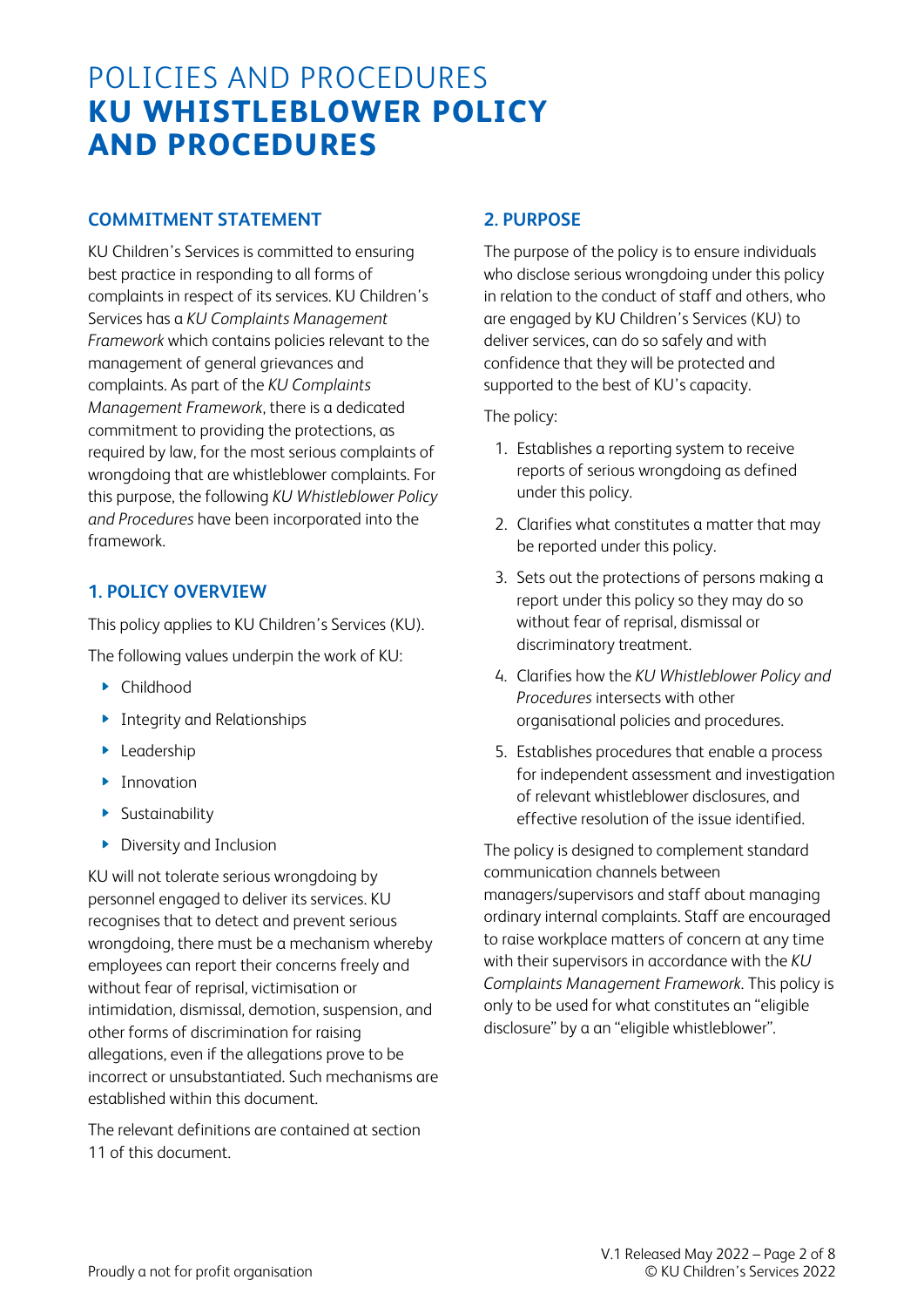*Continued...* 

# **3. SCOPE**

This policy has been drafted to comply with Australian laws<sup>[1](#page-2-0)</sup> and the following Australian standards.[2](#page-2-0)

A whistleblower complaint can be made against all KU employees, including the CEO, Executive, Senior Managers, staff and contractors, as well as volunteers, including Board members.

Nothing in this policy impacts on the ability of KU to engage with staff and others in relation to matters arising from the ordinary course of its relationship with, and contractual duties to, KU such as general performance or misconduct concerns.

Further, in the ordinary course of duties, individuals are to refer to the relevant policy and procedure of KU to resolve a concern before escalating a matter into the scope of this policy. Disclosures or allegations of misconduct that do not meet the criteria of a disclosure by a whistleblower will be addressed in accordance with the relevant KU policy.

Some examples are:

- **Disclosures regarding a grievance between** staff members about work matters, including work relationships and decisions made by other staff members which impact on their work, will be addressed in accordance with the *KU Staff Grievance Policy*.
- Unlawful discrimination, harassment or bullying complaints will be addressed in accordance with the *KU Anti Bullying, Harassment and Discrimination Policy*.
- A disclosure of bullying will be addressed under the *KU Anti Bullying, Harassment and Discrimination Policy*.
- Disclosures about "reportable conduct" will be addressed in accordance with the relevant *KU Child Safe Policy*.

#### **Who does this policy apply to?**

This policy applies to an "eligible whistleblower", who reports an "eligible disclosure" to an "eligible recipient". Such matters will be assessed and managed in accordance with this policy.

### **What matters may be reported under this policy?**

Any 'serious wrongdoing', which meets the definition of an "eligible disclosure" (disclosure), including:

- Serious misconduct, corrupt conduct, maladministration, serious and substantial waste of KU money or government funding;
- Serious breaches of KU's *Code of Conduct* or policies;
- Relevant criminal conduct, for example theft, drug sale or use, violence, stalking, criminal damage to property, and including offences involving telecommunications or abuse of children as per State/Territory or Commonwealth Laws;
- Conduct that is seriously detrimental to KU's reputation;
- **Fraudulent conduct:**
- ▶ Conduct that indicates systematic issues relating to financial management matters;
- **Improper behaviour relating to accounting,** internal accounting controls or audit matters;
- Mismanagement of KU's resources;
- Activity that poses a substantial risk to the environment;
- **Conduct endangering the health and safety** of any person or persons;
	- Coercion, harassment, or discrimination by, or affecting, any person who is a member of the KU community;

<span id="page-2-0"></span><sup>1</sup> Part 9.4AAA of the *Corporations Act 2001* (Corporations Act).

<sup>2</sup> AS 8004 (Whistleblower Protection Programs for Entities); AS 8001 (Fraud and Corruption Control); AS 8002 (Organisational Codes of Conduct)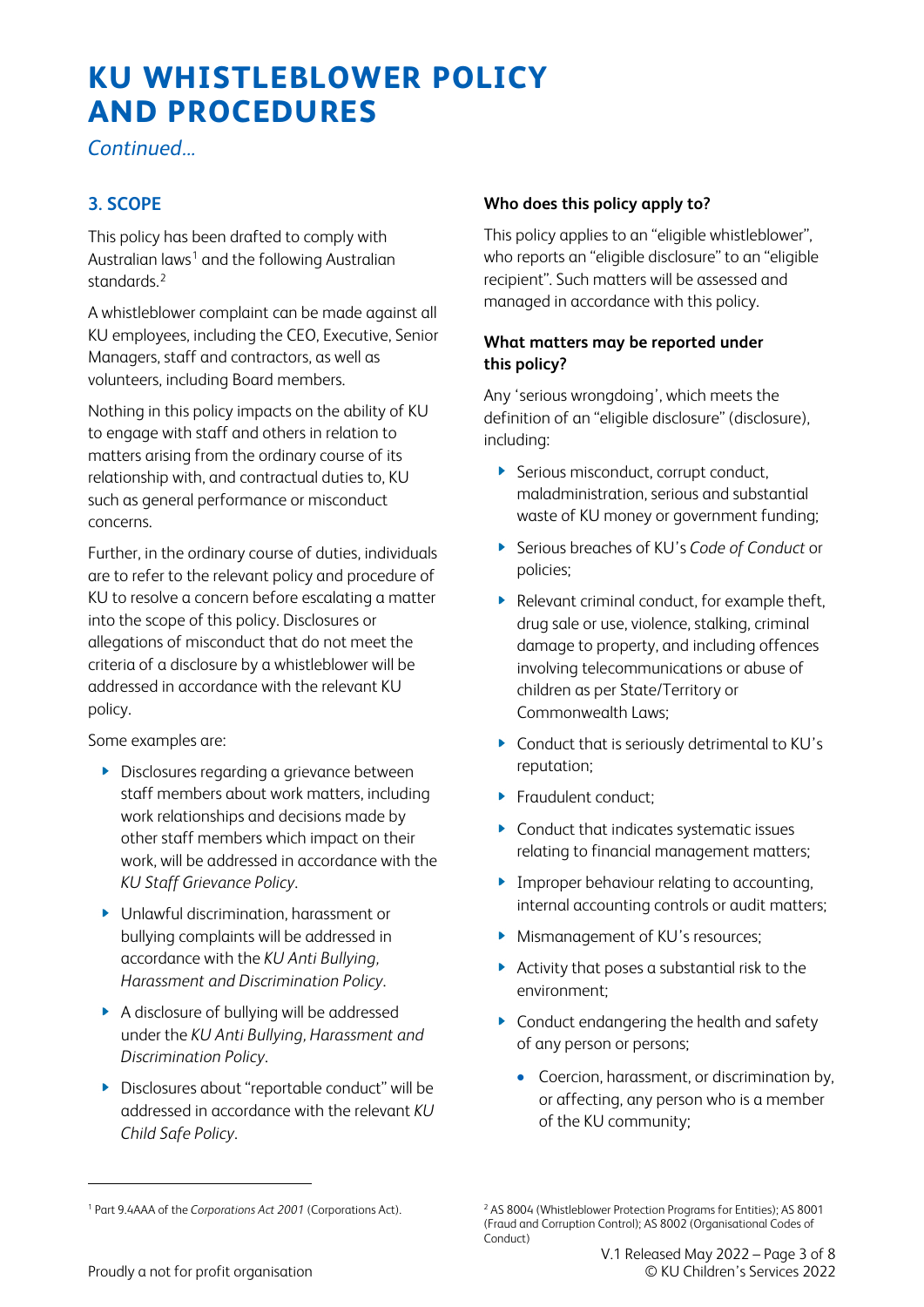*Continued...*

- Any other kind of serious impropriety including retaliatory action against a complainant or whistleblower for having made a wrongdoing disclosure;
- Concealment of information tending to show, or concealment of wrongdoing; and
- Any other conduct or act that may cause significant loss to KU or may otherwise be detrimental to its interests

#### **Public interest disclosures and emergency disclosures to journalists or parliamentarians**

An "eligible whistleblower", (whistleblower), can disclose to a member of Parliament or a journalist only if the information has been previously disclosed to ASIC, APRA or a prescribed Commonwealth authority, and certain conditions are satisfied.

#### **Matters that cannot be brought under this policy**

To remove any uncertainty, the following matters are not managed under this policy:

- **Interpersonal conflicts with other employees**
- ▶ Decisions relating to reasonable performance management action, transfer, or promotions

However, a personal work-related grievance may still qualify for protection under this policy if it also forms a "serious wrongdoing" as defined in Section 3 or forms a threat or retribution against a whistleblower for having made a disclosure.

Complaints and grievances that are assessed as not disclosable matters as defined by this policy are to be managed by KU in accordance with the relevant KU policy.

### **4. PROCESS**

KU is committed to having fair and proper procedures accessible for those involved in a matter under this policy. The process to receive, assess and manage whistleblower complaints, provides the complainant with two options for how their disclosure is managed, that is, it may be managed internally by a nominated KU staff member, or it may be managed externally by an external legal-consultancy firm. The procedures are set out below at section 7.

# **5. SUPPORT AND PROTECTIONS**

The process relating to a disclosure under this policy is afforded a high degree of confidentiality for any person involved. KU will take all reasonable steps to protect the confidentiality, including the identity, of a whistleblower.

KU considers any reprisals against a whistleblower to be a serious breach of this policy and one likely to result in disciplinary measures, including dismissal.

The making of a false report under this policy, knowing it is false or without basis and intended to cause harm, will not be tolerated.

KU manages all information arising under this policy in accordance with the principles of confidentiality and privacy laws. Documentation is retained in accordance with relevant State, Territory, Commonwealth Legislation at any point in time. All records under this policy are stored confidentially and securely in line with KU's data security practices.

# **6. STAFF AWARENESS AND TRAINING**

KU will ensure all staff and the KU community are informed about the *KU Whistleblower Policy and Procedures*. Staff involved in receiving a disclosure under this policy will be provided appropriate training in the management of such matters.

# **7. PROCEDURES**

#### **Making a disclosure**

#### Who to make a disclosure to:

A disclosure may be made to any of the following "eligible recipients":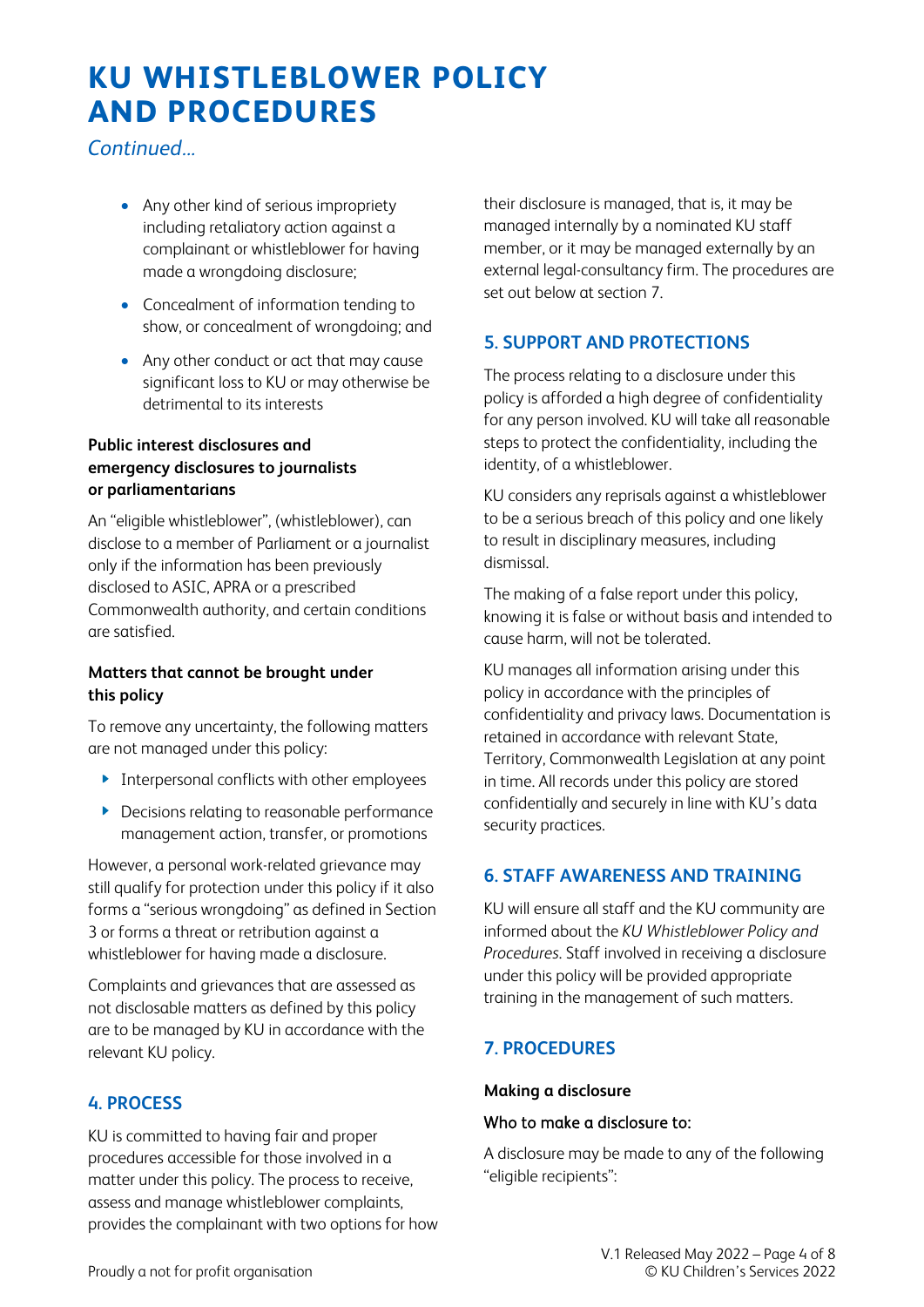*Continued...* 

- $\triangleright$  CFO P 02) 9268 3901 E [chris.legg@ku.com.au](mailto:chris.legg@ku.com.au)
- ▶ KU Whistleblower Protection Officer (WPO) P (02) 9268 3928 E [jane.robinson@ku.com.au](mailto:jane.robinson@ku.com.au)
- **External Whistleblower Service (WBS)** P (02) 9181 5001 and quote KU Children's Service or by emailing E [kuwhistleblower@integroe.com.au](mailto:kuwhistleblower@integroe.com.au)

#### How to make a disclosure:

A disclosure may first be made in the first instance:

- 1. Verbally, or in writing, to one of the above persons listed above or
- 2. To the external WBS listed above by phone, email or using the online KU whistleblower online form on the KU website.

#### **Complainant's choice of internal or external pathway**

There are two pathways by which a complainant may have their disclosure managed. The complainant may choose their preferred option to lodge their initial complaint.

The two options are:

I

I

I

I

I

I

- 1. One pathway is managed internally by an internal KU staff member (that is the KU CEO or WPO).
- 2. The other pathway is managed by an external consultancy and legal firm that has established a whistleblower service for KU, (that is the WBS).

Anonymous disclosures will be received. However, there may be limits on the depth of inquiries, and other challenges, in investigating such a disclosure.

On receipt of a complaint under this policy, a whistleblower disclosure form is completed which documents the pathway the complainant has chosen.

#### **General process steps**

- 1. The disclosure is assessed to determine if it is an "eligible disclosure" by the CEO or WPO as defined under this policy.
- 2. If the complaint does not form a whistleblower "eligible disclosure", the complainant is referred to the *KU Complaints Management Framework* to take their complaint forward under the applicable KU policy.
- 3. If the complaint is assessed to be a whistleblower "eligible disclosure", then the following occurs:
	- i. The CEO will notify the Chair of the Board of the complaint within 48 hours;
	- ii. A response plan is developed. This includes a risk assessment, arrangements for support services for the whistleblower and the person subject of the complaint as appropriate, and any protections if required during the process. Protections may include interim adjustments to work arrangements or service delivery;
	- iii. Reports are made to any external authorities if required by law;
	- iv. KU will always appoint an external investigator to examine the whistleblower complaint.

KU's Employee Assistance program is called Access. Access is a free and completely confidential service which can be contacted 24/7 on 1800 818 728 to arrange an appointment (face to face or electronic) or immediate telephone.

- 4. The investigation is undertaken by an external investigator. This includes
	- i. Making reasonable inquiries to test the veracity of the disclosure;
	- ii. Informing the person subject of the disclosure about the allegation, providing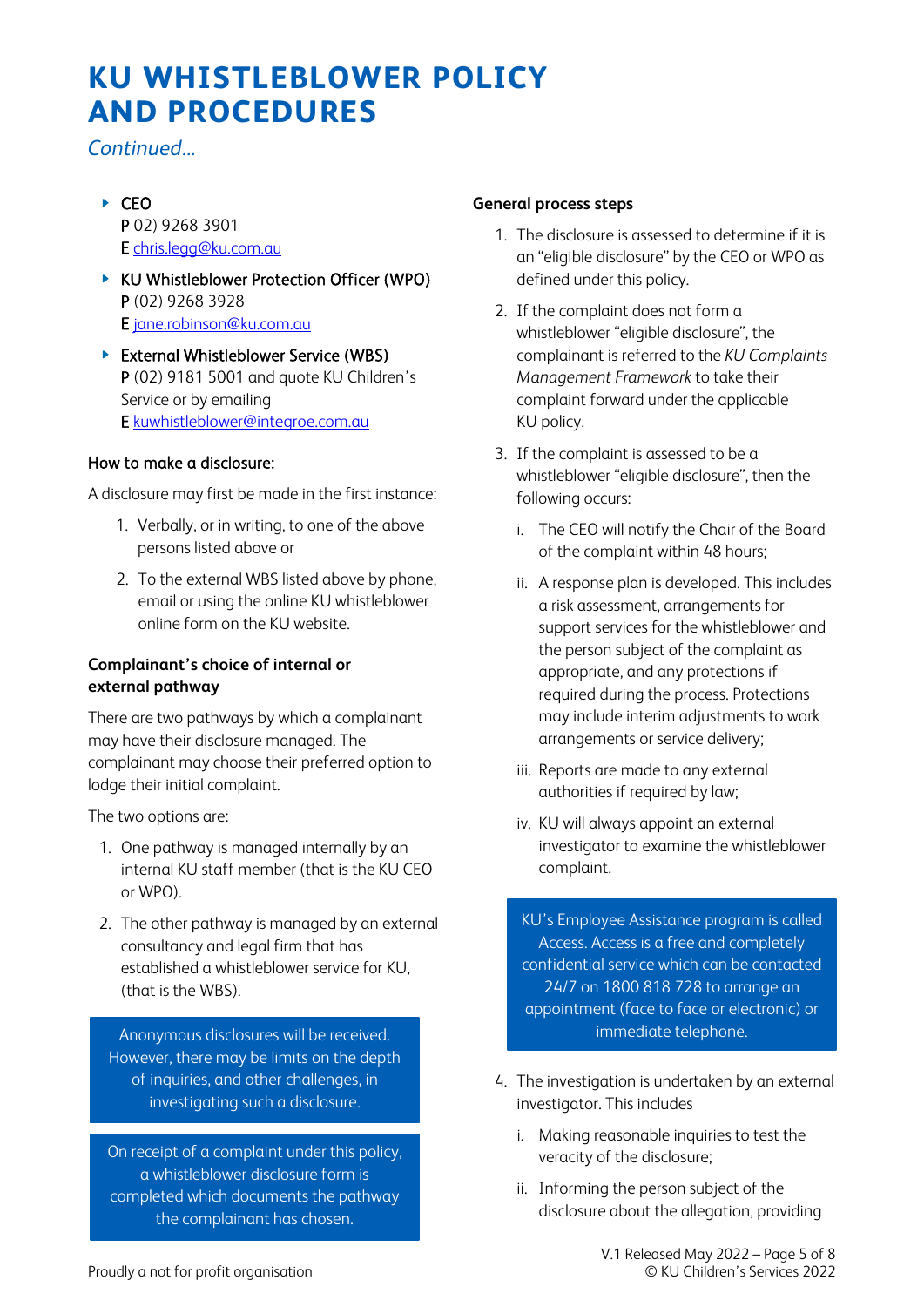*Continued...*

them with reasonable details and an opportunity to respond;

- iii. Assessment of all evidence obtained to make a finding on the civil standards of proof (that is: the balance of probabilities); and
- iv. Writing an Investigation Report with recommended finding/s.
- 5. The Investigation Report is provided to the CEO.
- 6. The CEO in consultation with the Chair of the KU Board, if appropriate, determine suitable outcomes to the finding/s. This may include, but not limited to, disciplinary action, system review, further external reporting, and ongoing supports.
- 7. The CEO or WPO communicates the finding/s to the whistleblower and to the person subject of the complaint. The finding/s are also provided in writing to both parties.
- 8. The CEO or WPO communicates with the whistleblower and the person subject of the complaint, any outcomes that are directly relevant to them. Such outcomes will be also placed in writing to those respective persons.
- 9. All documentation and records involving the matter are retained securely and confidentially by KU in accordance with KU data management protocols.

Note: In addition to this document, the following information sheets are available:

- **Information for the whistleblower**
- **Information for a person subject to a** whistleblower allegation
- **Information regarding whistleblower** investigation process

### **8. CONFLICTS OF INTEREST**

If the whistleblower complaint relates to the Chair of the KU Board, CEO or WPO, or it compromises the responsibility of those persons under this policy, the alternative arrangements are:

- i. If the alleged conduct involves the Chair of the Board, then the Deputy Chair of the Board undertakes the responsibilities of the Chair of the Board.
- ii. If the alleged conduct involves the CEO, then the Chair of the Board will not involve the CEO in the process. The Chair may rely upon the Deputy Chair to assist in such a situation.
- iii. If the alleged conduct involves the WPO, the CEO will retain responsibilities of the WPO under this policy unless they delegate to another senior member of KU staff.

### **9. FURTHER INFORMATION**

Further information about this policy and the procedures may be obtained from the KU CEO, KU WPO or the external WBS (see contacts above at Section 7).

#### **10. REVIEW OF POLICY AND PROCEDURES**

Unless required by legislative amendments, this policy, procedures, and related Information Sheets will be reviewed in April 2024.

Proudly a not for profit organisation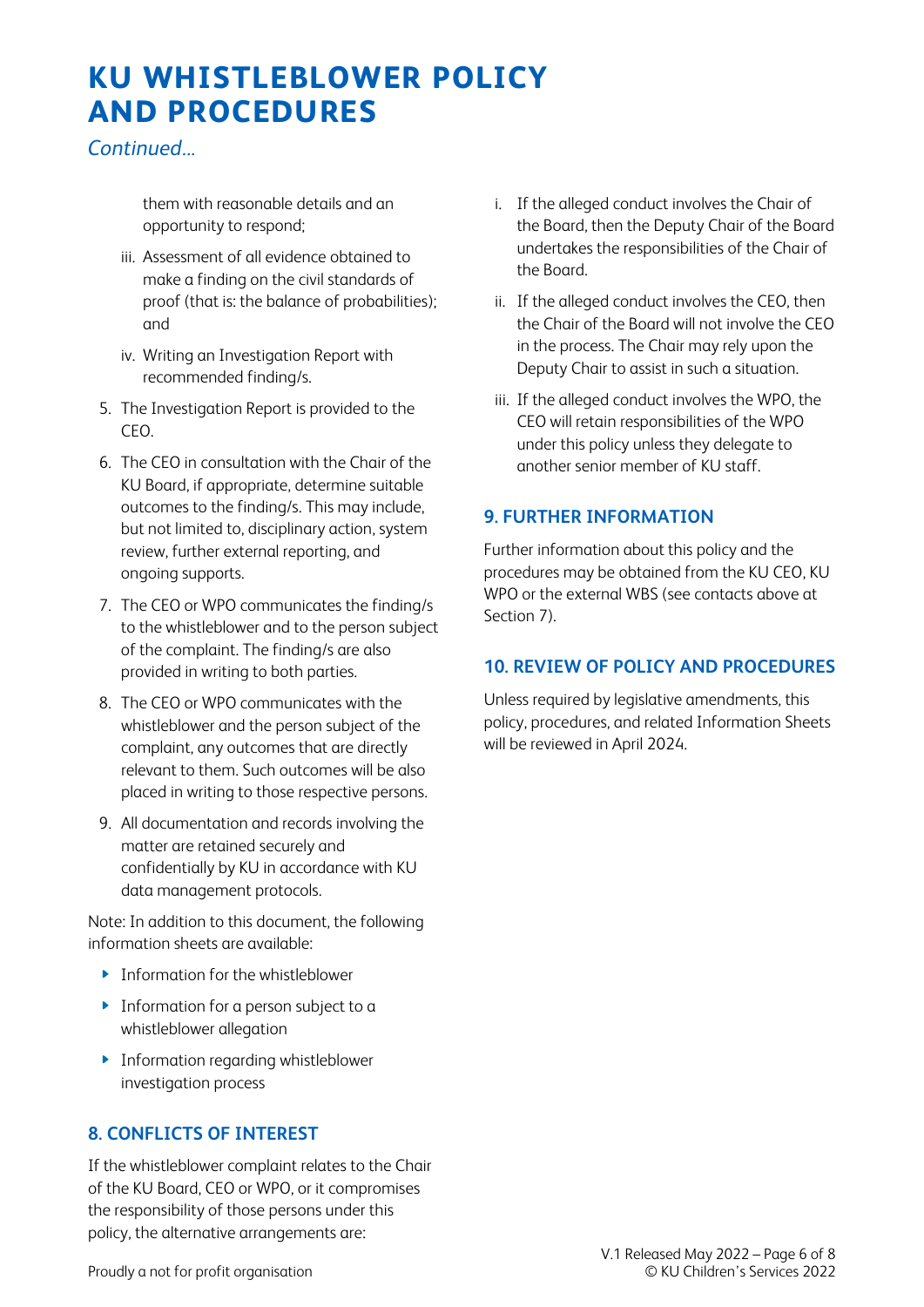*Continued...* 

# **11. DEFINITIONS**

| <b>TERM</b>                                                        | <b>DEFINITION FOR THIS POLICY</b>                                                                                                                                                                                                                                                                                                                                                                                               |
|--------------------------------------------------------------------|---------------------------------------------------------------------------------------------------------------------------------------------------------------------------------------------------------------------------------------------------------------------------------------------------------------------------------------------------------------------------------------------------------------------------------|
| <b>Australian Securities and</b><br><b>Investments Commission</b>  | Set up to administer the Australian Securities and Investments<br>Corporation Act 2001. They are a recipient of certain<br>whistleblower disclosures.                                                                                                                                                                                                                                                                           |
| <b>Australian Prudential Regulation</b><br><b>Authority (APRA)</b> | An independent statutory authority that supervisions institutions<br>across banking, insurance and superannuation. They are a<br>recipient of certain whistleblower disclosures.                                                                                                                                                                                                                                                |
| CEO of KU Children's Services (CEO)                                | The CEO is an "eligible recipient" under this policy. The CEO may<br>be involved in communicating a finding, or outcomes, at the<br>conclusion of an investigation. The CEO receives appropriate<br>training in managing whistleblowing matters.                                                                                                                                                                                |
| Complainant                                                        | A person who seeks to bring a complaint under the<br>whistleblower policy (prior to an assessment of whether it is an<br>"eligible disclosure").                                                                                                                                                                                                                                                                                |
| Eligible Whistleblower<br>(Whistleblower)                          | An individual who is, or has been, any of the following:<br>An employee (current or former, part-time, fixed-term or<br>Þ.<br>temporary, interns), volunteers, managers, officers and<br>directors:<br>A Board member;<br>A supplier of services or goods to the entity, including their<br>employees;<br>An associate of the entity; and<br>Relatives, dependents or spouses of such individuals above                         |
| Eligible Disclosure (Disclosure)                                   | A disclosure by an eligible whistleblower about serious<br>wrongdoing that constitutes a disclosable matter as defined in<br>this policy.                                                                                                                                                                                                                                                                                       |
| <b>Eligible Recipient</b>                                          | The CEO, WPO and WBS are 'eligible recipients' able to receive<br>and manage 'eligible disclosures' under this policy                                                                                                                                                                                                                                                                                                           |
| <b>External Whistleblower</b><br>Service (WBS)                     | An external legal consultancy service engaged by KU Children's<br>Services to receive and manage complaints under this policy and<br>"eligible disclosures". This service is an "eligible recipient" under<br>this policy. It provides the external pathway for management of<br>such matters under this policy. The WBS may also provide advice<br>to KU on a whistleblower disclosure being managed internally by<br>the WPO. |
| Serious Wrongdoing                                                 | As defined at section 3 of the policy.                                                                                                                                                                                                                                                                                                                                                                                          |